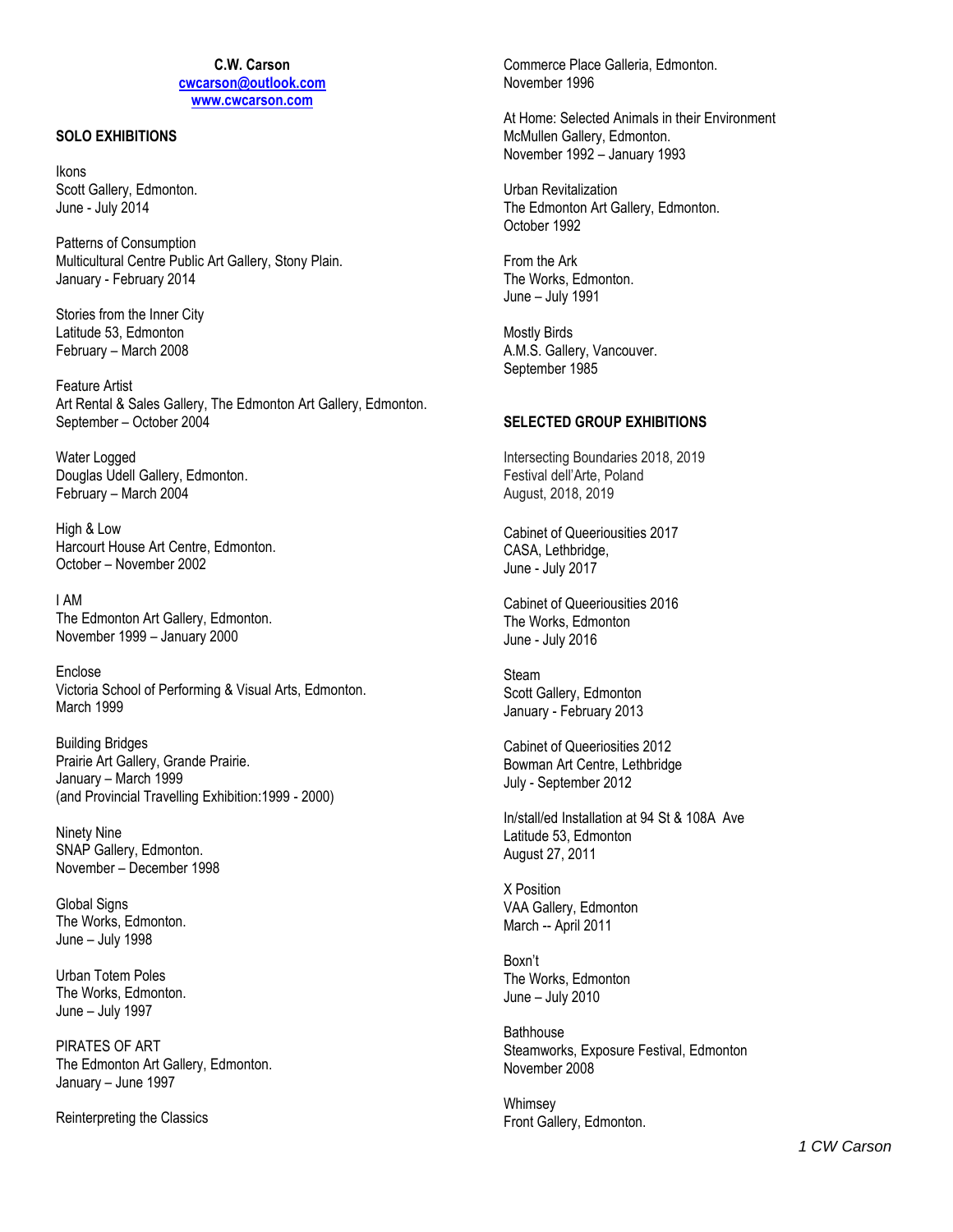### February 2008

Hat – story McMullen Gallery, Edmonton. June – July 2007

flat Art Gallery of Alberta, Edmonton April – May 2007

snapshots Latitude 53, Edmonton. April – May 2006

Fall Show Douglas Udell Gallery, Edmonton. September 2005

Footnotes: Artist – Made Shoes The Edmonton Art Gallery, Edmonton. September – October 2003 (and Provincial Travelling Exhibition: 2003 – 2005)

Pulse: Northern Alberta Drawing Exhibition Profiles Gallery, St. Albert. October – November 2002 (and travelling exhibition: 2003 - 2004)

Building Zones (four person show) Prairie Art Gallery, Grande Prairie. July – October 2002

Drawings - 4 The Works, Edmonton. June – August 2001

Unnatural Constructs (two person show) University of Alberta Extension Gallery, Edmonton. February – April 2001

Undivided Highway Harcourt House Art Centre, Edmonton. May – June 1999 (and Art Walk, Calgary. October 2000)

JUNK (four person show) Latitude 53, Edmonton. March – April 1999

18 Ringy Thingys: The Art of the Telephone The Edmonton Art Gallery, Edmonton. June – August 1995

The End of Modernity (three person show) Glenbow Museum, Calgary. June – December 1994

RE-INCARNATION Alberta Craft Council Presents, Edmonton. June – July 1994 (and Provincial Travelling Exhibition from The Edmonton Art Gallery: 1995 - 1997)

literary allusions Provincial Travelling Exhibition from The Southern Alberta Art Gallery, Lethbridge. January 1994 – 1996

Art and Body Lewton-Brain / Fontans Centre for Jewellery Studies, Calgary. September 1993

Local Stories The Edmonton Art Gallery, Edmonton. June – September 1993

Just Niche It Art Evo, Edmonton. February – March 1992

The Sky's the Limit McMullen Gallery, Edmonton. September – October 1989

Edmonton '89 The Edmonton Art Gallery, Edmonton. June – August 1989

Installation 11 Latitude 53, Edmonton. July 1988

**Suspects** Latitude 53, Edmonton. May – June 1988

In Touch with Abstract Art McMullen Gallery, Edmonton. September – October 1987

Fall Show Woltjen/Udell Gallery, Edmonton. September – October 1987

Two person show Grace Gallery, Vancouver. March – April 1987

Graphex 9 Art Gallery of Brant, Brantford, Ontario. Fall 1984 (and travelling exhibition: 1984 – 1986)

#### **COMMISSIONS**

Syncrude Canada Ltd., Edmonton. (a 17 art piece mural created for Centre for Intelligent Mining Systems, Computing Science Building, University of Alberta). July 2001

Edmonton Public School Board, Edmonton. (Painting for Virginia